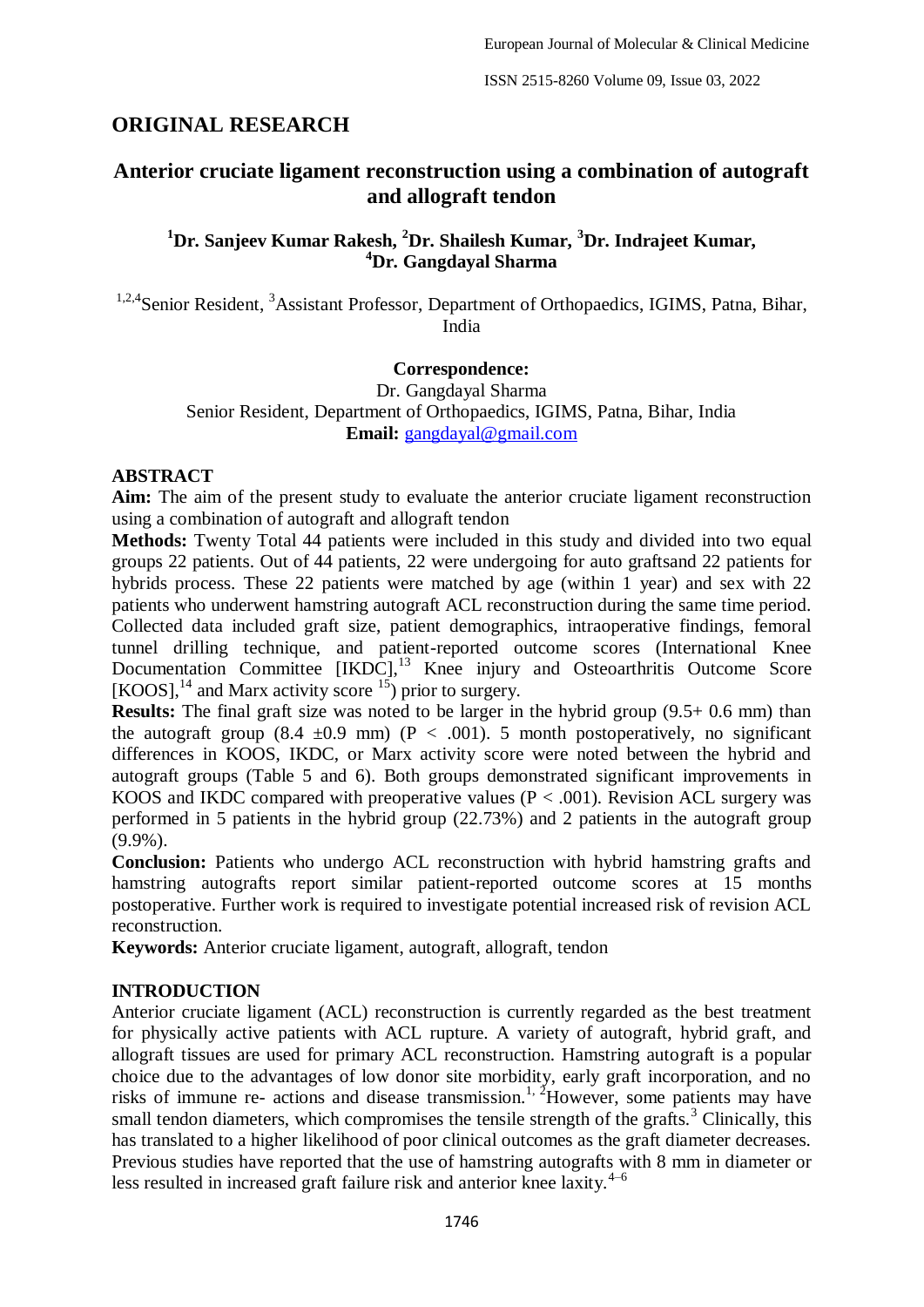ISSN 2515-8260 Volume 09, Issue 03, 2022

Although autograft has the advantages of earlier incorporation and no rejection or disease transmission, it may result in donor-site morbidity. The advantages of allograft include the availability of numerous grafts, avoidance of donor-site morbidity, shorter operation time, and shorter rehabilitation time.<sup>7-9</sup> However, its major disadvantages are higher graft cost, disease transmission, delayed graft incorporation, and worse function- al outcome.<sup>10</sup> Gamma irradiation has been used to prevent infection caused by allograft. However, several studies have indicated that this sterilization method considerably change the biomechanical and biochemical properties of allograft.<sup>11,12</sup>The purpose of this study was to compare the 5 month postoperative outcomes of patients treated with hybrid ACL reconstruction with those who underwent hamstring autograft ACL reconstruction. We hypothesized that similar patientreported outcomes and failure risk would be noted in the 2 groups.

## **MATERIAL AND METHODS**

This study was carried out in the Department of Orthopaedic, IGIMS, Patna, Bihar, India from October 2019 to September 2020 after taking the approval of the protocol review committee and institutional ethics committee. Total 44 patients were included in this study and divided into two equal groups 22 patients. Out of 44 patients, 22 were undergoing for auto graftsand 22 patients for hybrids process. Collected data included graft size, patient demographics (sex, age at surgery), intraoperative findings (meniscus and cartilage status), femoral tunnel drilling technique (transtibial vs independent), and patient-reported outcome scores (International Knee Documentation Committee  $[IKDC]$ ,<sup>13</sup> Knee injury and Osteoarthritis Outcome Score  $[KOOS]$ ,  $^{14}$  and Marx activity score  $^{15}$ ) prior to surgery.

## **METHODOLOGY**

An arthroscopic-assisted technique was then used to complete the ACL reconstruction. The semitendinosus and gracilis tendons were harvested via a standard anterior approach, stripped of any remaining muscle, whipstitched on both ends, and doubled over to form a 4 strand graft. Grafts were then measured on the back table to determine the diameter. Grafts with a diameter of less than 8 mm were augmented with a semitendinosus tendon allograft at the discretion of the operating surgeon. All allografts were processed and sterilized using a proprietary technique involving aseptic harvest, antibiotic washes, and freezing that was free of high-dose irradiation (>2.5 Mrad) or ethylene oxide exposure. Some grafts received lowdose irradiation per the proprietary process depending on the findings of their analysis during preparation. In the majority of cases, only 1 autograft hamstring tendon, usually the semitendinosus, was combined with an allograft semitendinosus tendon to form the graft. When the native semitendinosus was too short, the native gracilis was combined with allograft tendon to form the hybrid graft. At times, both the native semitendinosus and gracilis tendons were combined with the allograft semitendinosus to make a 6-strand graft. Femoral tunnels were drilled through a transtibial method or outside-in method per the preference of the attending surgeon. The femoral tunnel was consistently drilled to be the same diameter as the prepared graft. In all cases, femoral fixation was per- formed using a cortical button. Tibial fixation was achieved with the use of an interference screw backed up with either a staple or a screw and washer. An accelerated ACL postoperative rehabilitation was used in all patients.<sup>16</sup>

## **STATISTICS ANALYSIS**

All statistical tests were performed using SPSS (version 25.0).

## **RESULTS**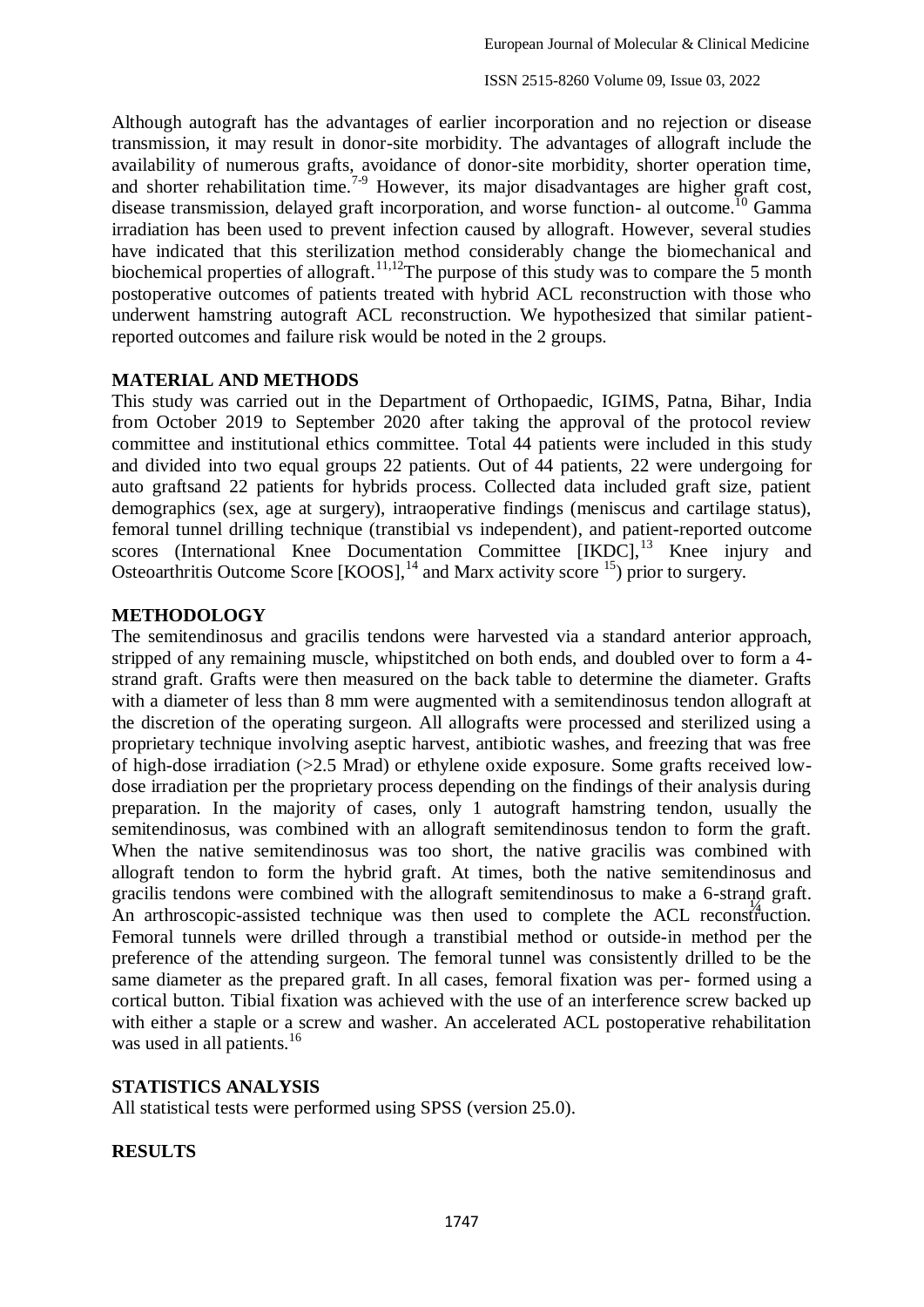ISSN 2515-8260 Volume 09, Issue 03, 2022

Out of 44 patients, 22 were undergoing for auto graftsand 22 patients for hybrids process. There were 8 males and 14 females in autografts and in hybrids males were 11 and females were 11. The patients number in below 30 age groups in each group were 10(45.45%) and 9(40.91%), however in above 30age group were 12 (54.54%) and 13(59.09%) respectively. No significant differences in preoperative IKDC, KOOS, or Marx activity score were noted between the 2 groups (Table 1). The final graft size was noted to be larger in the hybrid group  $(9.5+0.6 \text{ mm})$  than the autograft group  $(8.4 \pm 0.9 \text{ mm})$   $(P < .001)$ . 15 months postoperatively, no significant differences in KOOS, IKDC, or Marx activity score were noted between the hybrid and autograft groups (Table 5 and 6). Both groups demonstrated significant improvements in KOOS and IKDC compared with preoperative values ( $P < .001$ ). Revision ACL surgery was performed in 5 patients in the hybrid group (22.73%) and 2 patients in the autograft group (9.9%).

| <b>Parameter</b> | Auto grafts $=22$ | $Hybrids = 22$ |
|------------------|-------------------|----------------|
| Age in years     |                   |                |
| Below 30         | 10(45.45)         | 9(40.91)       |
| Above 30         | 12(54.54)         | 13(59.09)      |
| <b>Gender</b>    |                   |                |
| Male             | 8 (36.36)         | 11(50)         |
| Female           | 14(63.63)         | 11(50)         |

### **Table 1: Demographic profile of the patients in both groups**

**Table: 2 Preoperative profile of the patients in both groups**

| <b>Outcome</b> | <b>Auto</b> grafts | <b>Hybrids</b>  | P Value |
|----------------|--------------------|-----------------|---------|
| KOOS-ADL       | $83.0 \pm 17.0$    | $78.0 \pm 23.5$ | 0.33    |
| KOOS-Pain      | $72.1 \pm 17.3$    | $68.9 \pm 19.9$ | 0.51    |
| <b>IKDC</b>    | $50.5 \pm 18.1$    | $47.4 \pm 16.2$ | 0.36    |
| KOOS-Symptoms  | $69.4 \pm 19.4$    | $65.3 \pm 20.6$ | 0.38    |
| KOOS-Sport     | $37.2 \pm 23.7$    | $80.3 \pm 31.9$ | 0.69    |
| KOOS-QOL       | $30.9 \pm 16.1$    | $35.8 \pm 24.3$ | 0.37    |

#### **Table 3: Marx activity score**

|                                   | Auto grafts   Hybrids |             | <b>P</b> Value |
|-----------------------------------|-----------------------|-------------|----------------|
| Marx activity score, median (IQR) | $12(4-14)$            | $14(10-14)$ |                |

**Table 4: Intraoperative profile of the patients in both groups**

| <b>Intra operative Data</b>  | <b>Autografts</b> | <b>Hybrids</b> | P Value     |
|------------------------------|-------------------|----------------|-------------|
| Collateral ligament injuries |                   |                | $\geq 0.99$ |
| None                         | 10                | 10             |             |
| Grade 1 MCL                  | 12                | 12             |             |
| Cartilage lesions            |                   |                | 0.99        |
| Medial compartment           |                   |                |             |
| Grade 0/1                    | 11                | 12             |             |
| Grade 2-3                    |                   | 6              |             |
| Grade 4                      | 4                 |                |             |
| lateral compartment          |                   |                | >0.99       |
| Grade 0/1                    | 10                | 10             |             |
| Grade 2-3                    | 12                | 12             |             |
| Grade 4                      | 0                 |                |             |
| Patello femoral compartment  |                   |                | 0.19        |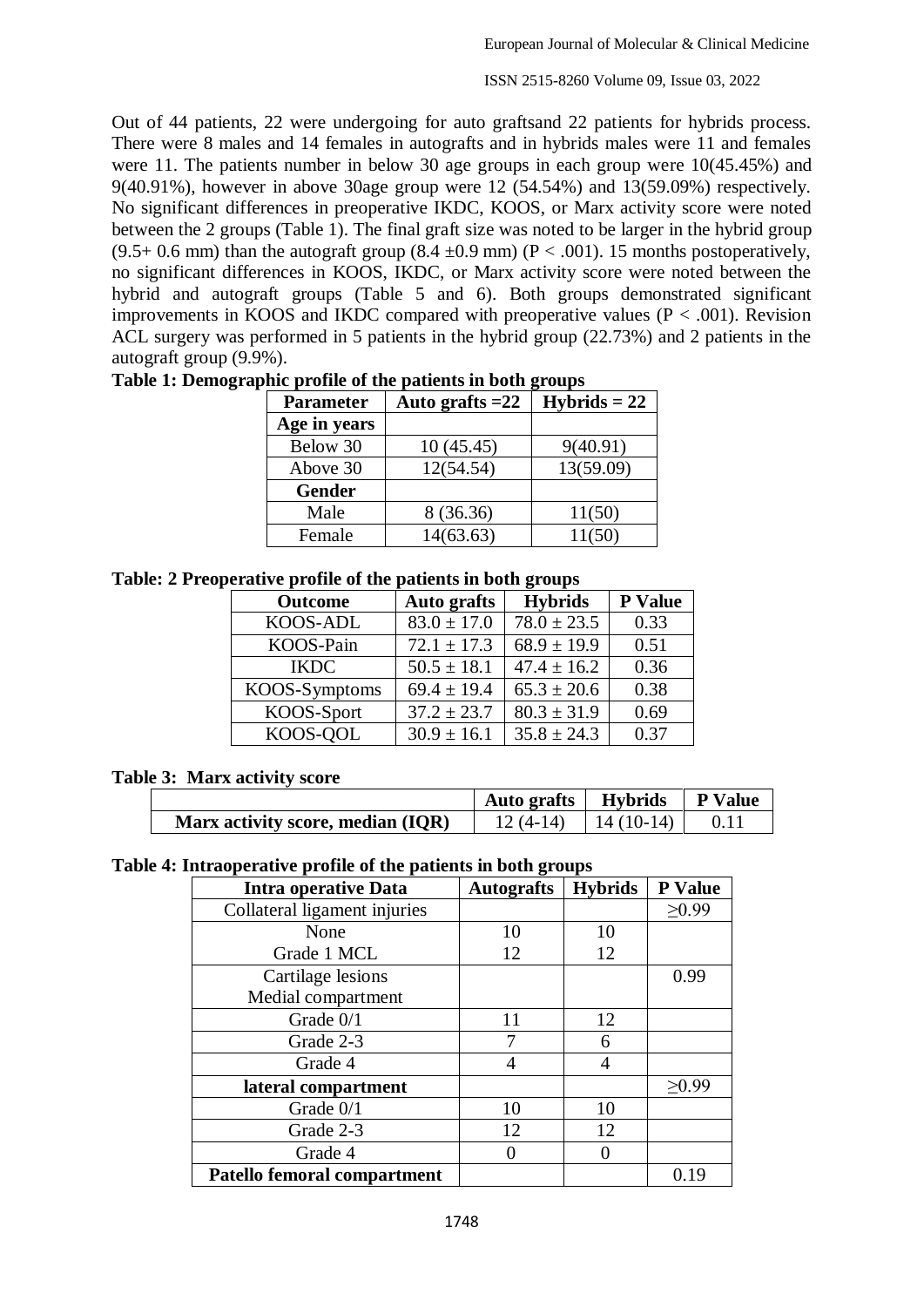ISSN 2515-8260 Volume 09, Issue 03, 2022

| Grade 0/1 |  |  |
|-----------|--|--|
| Grade 2-3 |  |  |
| Grade 4   |  |  |

#### **Table 5: outcomes**

| <b>Outcome</b>  | <b>Auto</b> grafts | <b>Hybrids</b>  | <b>P</b> Value |
|-----------------|--------------------|-----------------|----------------|
| <b>KOOS-ADL</b> | $98.1 \pm 9.5$     | $97.0 \pm 9.9$  | 0.71           |
| KOOS-Pain       | $92.2 \pm 11.8$    | $92.4 \pm 11.7$ | 0.99           |
| <b>IKDC</b>     | $83.5 \pm 17.6$    | $82.3 \pm 15.2$ | 0.82           |
| KOOS-Symptoms   | $85.9 \pm 14.7$    | $86.1 \pm 14.4$ | 0.98           |
| KOOS-Sport      | $82.1 \pm 22.4$    | $81.3 \pm 22.5$ | 0.93           |
| KOOS-QOL        | $67.7 \pm 23.5$    | $71.9 \pm 20.9$ | 0.50           |

Data are reported as mean  $\pm$  SD unless otherwise indicated. ACL, anterior cruciate ligament; ADL, activities of daily living; IKDC, International Knee Documentation Committee; IQR, interquartile range; KOOS, Knee injury and Osteoarthritis Outcome Score; QOL, quality of life.

#### **Table 6: Marx activity score**

|                                   | <b>Auto grafts</b> | <b>Hybrids</b> | <b>P</b> Value |
|-----------------------------------|--------------------|----------------|----------------|
| Marx activity score, median (IQR) | $10(5-14)$         | $9(4-15)$      | 0.86           |
| <b>Revision ACL surgery</b>       | 2(9.9)             | 5(22.73)       | 0.31           |
| Performed, $n$ $(\%)$             |                    |                |                |

### **DISCUSSION**

Hamstring autografts are commonly used for ACL reconstruction, with successful clinical results and low donor site morbidities.<sup>17,18</sup>However, the recent literature suggests that a small graft diameter (especially those less than 8 mm) would biomechanically decrease the tensile strength  $3$ , and clinically cause high revision risk and poor patient-reported outcomes.<sup>5, 6</sup> Unfortunately, the harvested hamstring tendons showed significant variability in size <sup>19,20</sup>, with 7 to 8 mm being most common for quadruple-stranded grafts.<sup>6</sup> For example, Prodromos et al <sup>21</sup> reported a 5% failure rate for autograft compared with 14% for allograft in their study. Kaeding et al  $^{22}$  reported a 3.5% failure rate for autograft versus 8.9% for allograft in their cohort. There was significantly less clinical failure in the autograft group in our metaanalysis. In a recent meta-analysis, Prodromos et al, <sup>21</sup> Yao et al,  $^{23}$  and Zeng et al <sup>24</sup> found that autograft gained significantly less clinical failure compared with allograft. Although the finding was consistent with ours, our study included all the available evidence, which generally coincided and further strengthened earlier findings of previous meta-analyses. Additionally, the TSA was used in this meta-analysis to generate more conservative estimates. Hybrid grafts were suggested as a potential solution to the problem of small hamstring graft harvest because they do offer several advantages, the most important of which is the avoidance of a small graft without additional harvest morbidity.<sup>25</sup> The mean hybrid graft diameter in the current study was  $9.5 \pm 0.6$  mm in a group of patients in whom a standard doubled gracilis/semitendinosus graft diameter was less than 8 mm. Because previous publications have associated small graft diameter with increased revision risk,<sup>26,27,28</sup> it was hypothesized that increasing the graft size through allograft augmentation may decrease failure risk. The findings of the current study and that by Burrus et al  $^{29}$  bring this hypothesis into question.

The reason for the relatively high failure risk of hybrid grafts is not completely clear, although the presence of allograft material in the graft is clearly a concern, given the increased risk of allograft failure in young, active patients.<sup>30</sup> while the etiology of increased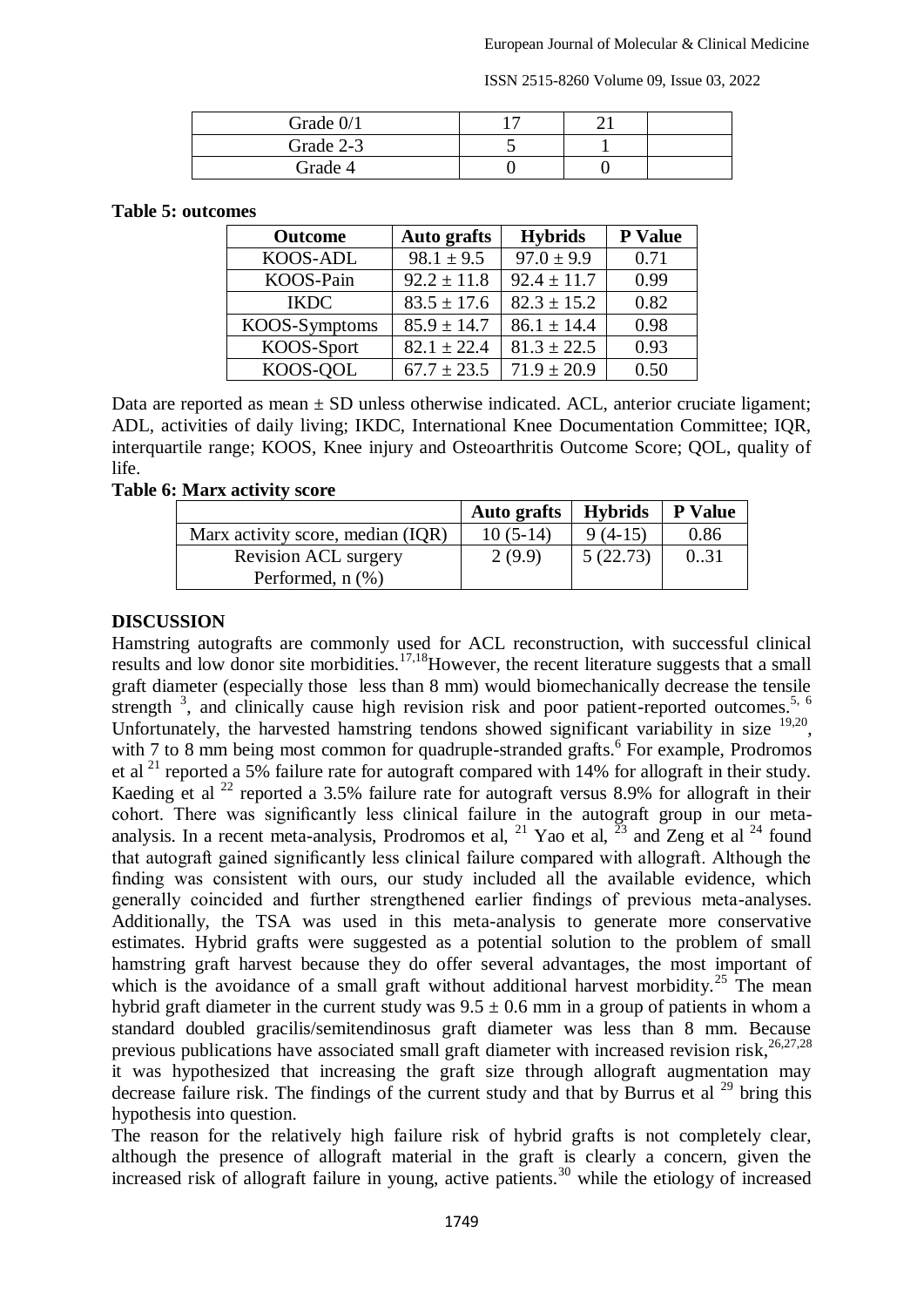allograft failure rates is likely multifactorial, different patterns of revas- cularization and ligamentization may contribute. Numerous animal studies $31,32,33$  and as well magnetic resonance imaging (MRI) studies 34 in humans have demonstrated slower revascularization and ligamentization in allografts. The presence of allograft tissue in a hybrid graft may thus potentially compromise graft mechanical properties. The mean time to hybrid graft revision in the cur- rent study was 11.3 months; in the study of Burrus et al,  $^{29}$  all hybrid graft failures occurred within 9.7 months of surgery. It has been suggested that patients with allograft reconstructions should return to sport at a slower pace than the traditional 6-month mark to allow the graft to incorporate. $30$ 

Allograft processing has also been shown to influence allograft mechanical properties.<sup>35,36</sup> Thus, one must care- fully consider the allograft processing technique that was utilized when evaluating any graft that contains some allograft tissue. Both the current study and that by Burruset al<sup>29</sup> utilized grafts without high-dose terminal irradiation. Low-dose irradiation such as that utilized in these studies has been shown to have minimal effect on graft mechanical properties.37,35 Grafts processed with other techniques or fresh-frozen grafts may yield different results.

Another explanation of the high failure risk of hybrid grafts is that the patient population that has smaller ham- string tendons is simply a higher risk group than those with larger grafts for reasons other than graft size. Younger age has been shown by several authors to be associated with smaller graft size,  $27.28$  although graft size has been shown to be an independent predictor of revision risk when controlling for age.<sup>26</sup> Ma et al.<sup>38</sup> looked at 536 patients who underwent autograft ACL reconstruction and found that height and female sex were indicators of a small graft size, while Treme et al  $^{39}$  showed that weight or a body mass index less than 18 kg/m2 and height were risk factors for small graft diameter.

## **CONCLUSION**

Patients who undergo ACL reconstruction with hybrid hamstring grafts and hamstring autografts report similar patient-reported outcome scores at 15 month postoperative. Further work is required to investigate potential increased risk of revision ACL reconstruction.

## **REFERENCES**

- 1. Shaerf DA, Pastides PS, Sarraf KM, Willis-Owen CA. Anterior cruciate ligament reconstruction best practice: a review of graft choice. World J Orthop. 2014; 5(1):23–9.
- 2. Tian S, Wang B, Liu L, Wang Y, Ha C, Li Q, et al. Irradiated hamstring tendon allograft versus autograft for anatomic double-bundle anterior cruciate ligament reconstruction: midterm clinical outcomes. Am J Sports Med. 2016; 44(10):2579–88.
- 3. Boniello MR, Schwingler PM, Bonner JM, Robinson SP, Cotter A, Bonner KF. Impact of hamstring graft diameter on tendon strength: a biomechanical study. Arthroscopy. 2015;31(6):1084–90.
- 4. Magnussen RA, Lawrence JT, West RL, Toth AP, Taylor DC, Garrett WE. Graft size and patient age are predictors of early revision after anterior cruciate ligament reconstruction with hamstring autograft. Arthroscopy. 2012;28(4):526–31.
- 5. Mariscalco MW, Flanigan DC, Mitchell J, et al. The influence of hamstring autograft size on patient-reported outcomes and risk of revision after anterior cruciate ligament reconstruction: a Multicenter Orthopaedic Outcomes Network (MOON) cohort study. Arthroscopy. 2013;29(12):1948–53.
- 6. Conte EJ, Hyatt AE, Gatt CJ Jr, Dhawan A. Hamstring autograft size can be predicted and is a potential risk factor for anterior cruciate ligament reconstruction failure. Arthroscopy. 2014;30(7):882–90.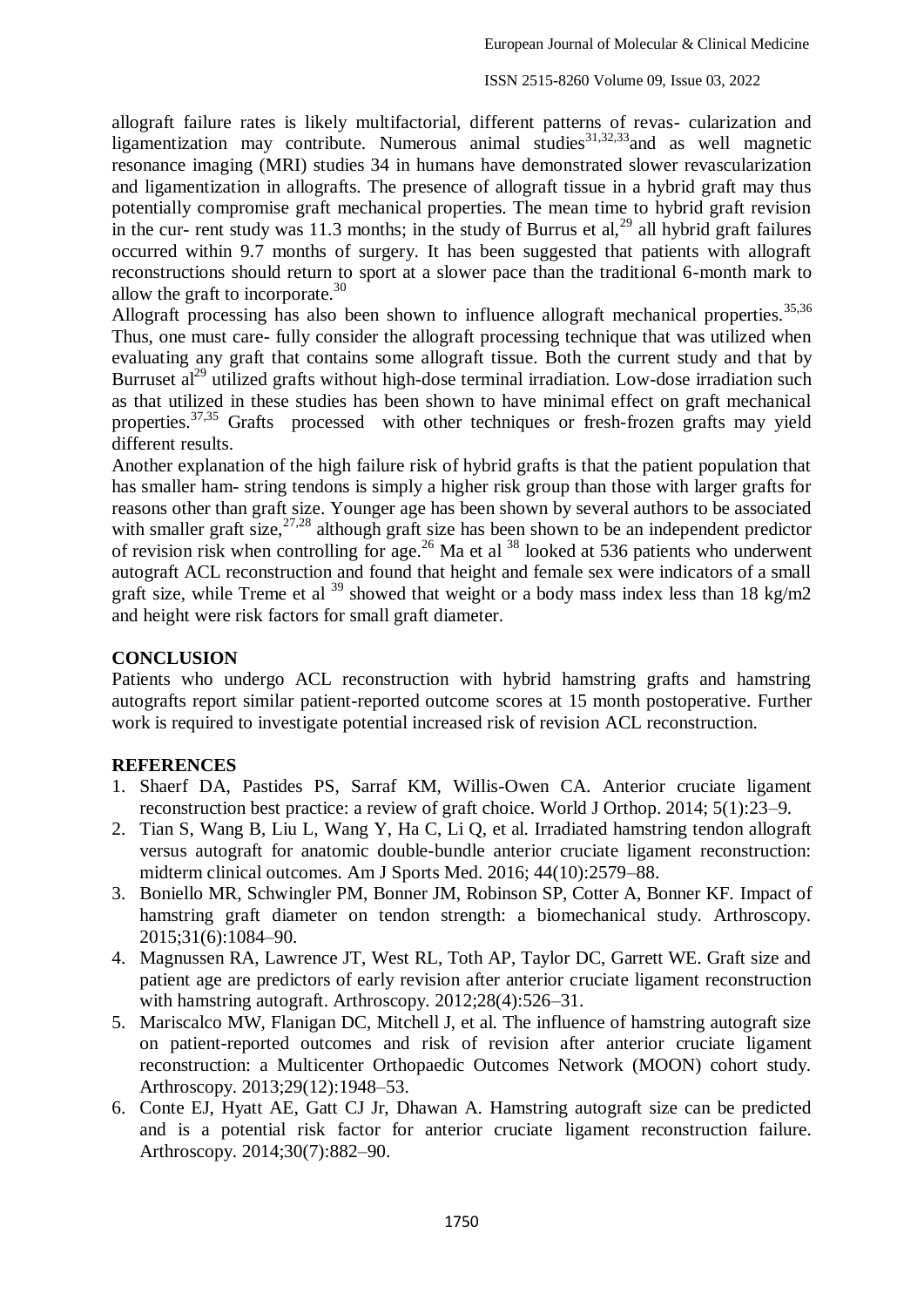- 7. Lephart SM, Kocher MS, Harner CD, et al. Quadriceps strength and functional capacity after anterior cruciate ligament reconstruction. Patellar tendon autograft versus allograft. Am J Sports Med 1993;21:738–43.
- 8. Peterson RK, Shelton WR, Bomboy AL. Allograft versus autograft patellar tendon anterior cruciate ligament reconstruction: a 5-year follow-up. Arthroscopy 2001;17:9–13.
- 9. Shelton WR, Papendick L, Dukes AD. Autograft versus allograft anterior cruciate ligament reconstruction. Arthroscopy 1997;13:446–9.
- 10. Barbour SA, King W. The safe and effective use of allograft tissue—an update. Am J Sports Med 2003;31:791–7.
- 11. Balsly CR, Cotter AT, Williams LA, et al. Effect of low dose and moderate dose gamma irradiation on the mechanical properties of bone and soft tissue allografts. Cell Tissue Bank 2008;9:289–98.
- 12. Schwartz HE, Matava MJ, Proch FS, et al. The effect of gamma irradiation on anterior cruciate ligament allograft biomechanical and biochemical properties in the caprine model at time zero and at 6 months after surgery. Am J Sports Med 2006;34:1747–55.
- 13. Higgins LD, Taylor MK, Park D, et al; International Knee Documenta- tion Committee. Reliability and validity of the International Knee Documentation Committee (IKDC) Subjective Knee Form. Joint Bone Spine. 2007;74:594-599.
- 14. Roos EM, Lohmander LS. The Knee injury and Osteoarthritis Out- come Score (KOOS): from joint injury to osteoarthritis. Health Qual Life Outcomes. 2003;1:64.
- 15. Marx RG, Stump TJ, Jones EC, Wickiewicz TL, Warren RF. Develop- ment and evaluation of an activity rating scale for disorders of the knee. Am J Sports Med. 2001;29:213-218.
- 16. Wright RW, Haas AK, Anderson J, et al; MOON Group. Anterior cru- ciate ligament reconstruction rehabilitation: MOON guidelines. Sports Health. 2015;7:239-243.
- 17. Toritsuka Y, Shino K, Horibe S, et al. Second-look arthroscopy of anterior cruciate ligament grafts with multistranded hamstring tendons. Arthroscopy. 2004;20(3):287–93.
- 18. Goradia VK, Grana WA. A comparison of outcomes at 2 to 6 years after acute and chronic anterior cruciate ligament reconstructions using hamstring tendon grafts. Arthroscopy. 2001;17(4):383–92.
- 19. Bickel BA, Fowler TT, Mowbray JG, Adler B, Klingele K, Phillips G. Preoperative magnetic resonance imaging cross-sectional area for the measurement of hamstring autograft diameter for reconstruction of the adolescent anterior cruciate ligament. Arthroscopy. 2008;24(12):1336–41.
- 20. Park SY, Oh H, Park S, Lee JH, Lee SH, Yoon KH. Factors predicting hamstring tendon autograft diameters and resulting failure rates after anterior cruciate ligament reconstruction. Knee Surg Sports TraumatolArthrosc. 2013;21(5):1111–8.
- 21. Prodromos C, Joyce B, Shi K. A meta-analysis of stability of autografts compared to allografts after anterior cruciate ligament reconstruction. Knee Surg Sports TraumatolArthrosc 2007;15:851–6.
- 22. Kaeding CC, Aros B, Pedroza A, et al. Allograft versus autograft anterior cruciate ligament reconstruction: predictors of failure from a MOON prospective longitudinal cohort. Sports Health 2011;3:73–81.
- 23. Yao LW, Wang Q, Zhang L, et al. Patellar tendon autograft versus patellar tendon allograft in anterior cruciate ligament reconstruction: a systematic review and metaanalysis. Eur J OrthopSurgTraumatol 2015;25:355–65.
- 24. Zeng C, Gao SG, Li H, et al. Autograft versus allograft in anterior cruciate ligament reconstruction: a meta-analysis of randomized controlled trials and systematic review of overlapping systematic reviews. Arthroscopy 2016;32:153–63. e118.